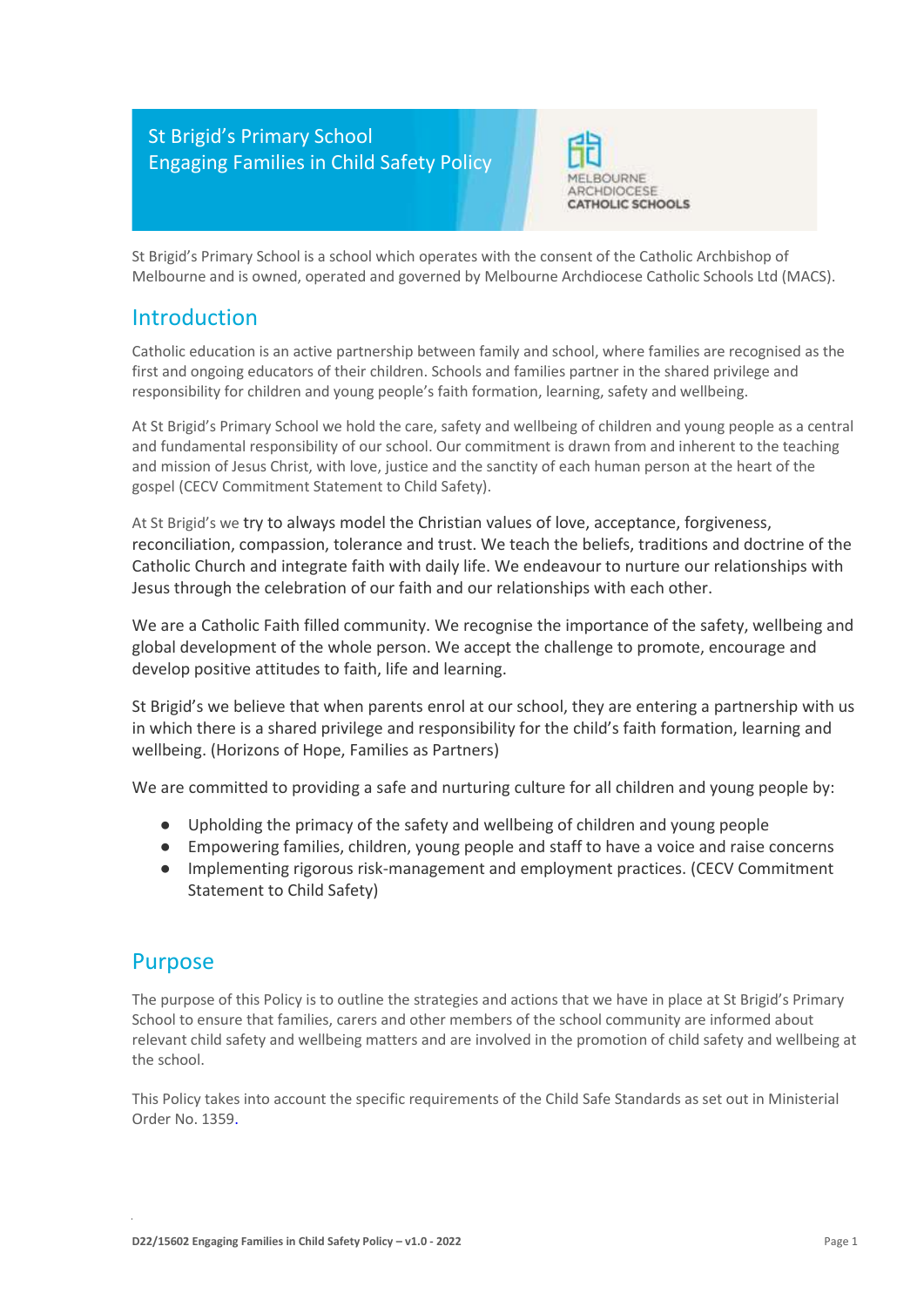# Scope

This Policy applies to school employees, volunteers, contractors and clergy. It should be read in conjunction with related school policies and procedures, including:

- 1. Child Safety Framework
- 2. Child Safety Code of Conduct
- 3. Child Safety and Wellbeing Policy

# Principles

At St Brigid's Primary School, the following principles underpin our commitment to family engagement:

- Families and carers should have the opportunity to participate in decisions relating to child safety and wellbeing which affect their child.
- Our school engages and openly communicates with families, carers and other members of the school community about our child safe approach.
- All members of the school community should have access to information relating to child safety and wellbeing.
- Families, carers and other members of the school community must have the opportunity to provide input into the development and review of the school's policies and practices relating to child safety and wellbeing.
- Families, carers and other members of the school community have the right to be informed about the operations and governance of the school in relation to child safety and wellbeing.

## **Policy**

St Brigid's Primary School committed to ensuring that all members of our school community are kept informed about relevant child safety and wellbeing matters and are involved in the promotion of child safety and wellbeing at St Brigid's Primary School.

We implement the following strategies and actions to ensure that we are able to meet this commitment.

#### **Strategies / actions used by school leadership**

The Principal, the school governing authority and school leaders at St Brigid's Primary School recognise their particular responsibilities to communicate and engage with families, carers and other members of the school community in relation to issues regarding child safety and wellbeing. Strategies and actions used to carry out this responsibility include:

- utilising the St Brigid's Primary School Engaging Families in Child Safety Policy to inform and guide curriculum planning, policies and practices
- supporting staff, through appropriate professional learning, to strengthen their communication and engagement skills and to understand the value and importance of effective communication and engagement
- identifying opportunities for parents and carers to participate in decisions that affect their child's safety and wellbeing
- ensuring that existing policies and practices relating to child safety and wellbeing are made publicly available so that they are easily accessible to families, carers and other members of the school community
- engaging with families, carers and other members of the school community to collaboratively develop and periodically review policies and practices relating to child safety and wellbeing
- creating opportunities to ensure that members of the school community are adequately informed about the school's operations and governance relating to child safety and wellbeing